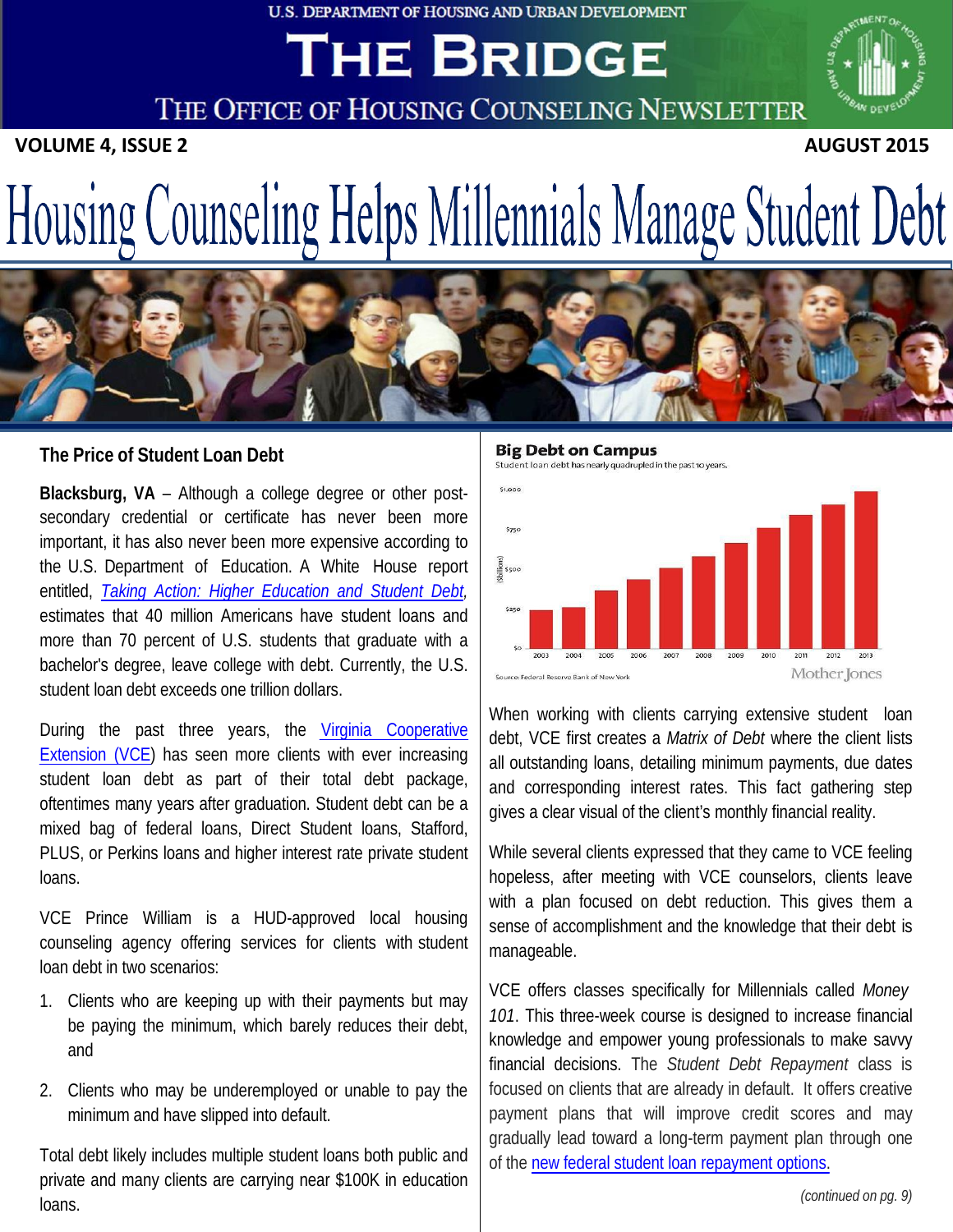

 **Sarah Gerecke**   *Deputy Assistant Office of Housing Secretary* 

#### Greetings,

 As we prepare for end of summer vacations and students heading back to school,  this edition of *The Bridge* centers on the plight of millennials facing huge student loan debt in their pursuit of higher education and the impact of this debt on their lives, including homeownership, for many years to come.

 According to the White House report, *[Taking Action: Higher Education and Student](https://www.whitehouse.gov/sites/default/files/docs/studentdebtreport.pdf)  Debt*, over the past three decades, the average tuition at a public four-year college has more than tripled, while a typical family's income has barely budged. More students than ever are relying on loans to pay for college. In 2013, 71 percent of those earning a bachelor's degree graduated with debt averaging \$30,000.

 Housing counseling agencies are increasingly providing counseling and guidance for consumers of all ages struggling with student loan debt. In response, some agencies are developing budgeting and financial literacy courses specifically targeting millennials that include debt repayment options. Others are expanding training classes and certification to prepare counselors to serve this growing need.

The [U.S. Department of Education is](https://studentaid.ed.gov/sa/repay-loans/understand/plans/income-driven) redoubling its efforts to identify borrowers who may be struggling to repay. The Department's efforts led to more than 124,000 borrowers enrolling in an income-driven repayment plan like Income-Based Repayment or the Pay-As-You-Earn plan. Moving forward, the Department will test new ways to reach 2.5 million borrowers with the greatest risk of encountering payment difficulty, such as borrowers who have left college without completing their education, missed their first loan payment, or defaulted on low balance loans, and get them back on track with their loan payments.

 As the parent of two millennials, it pains me to think of the burden that student debt imposes on this generation at a time when they are just beginning their careers and forming their own households. The Office of Housing Counseling and our HUD- approved housing counseling agencies will continue to be proactive in increasing our knowledge to assist millennials and other consumers to understand their options in managing student loan debt.

Enjoy the rest of your summer!

# *Sarah*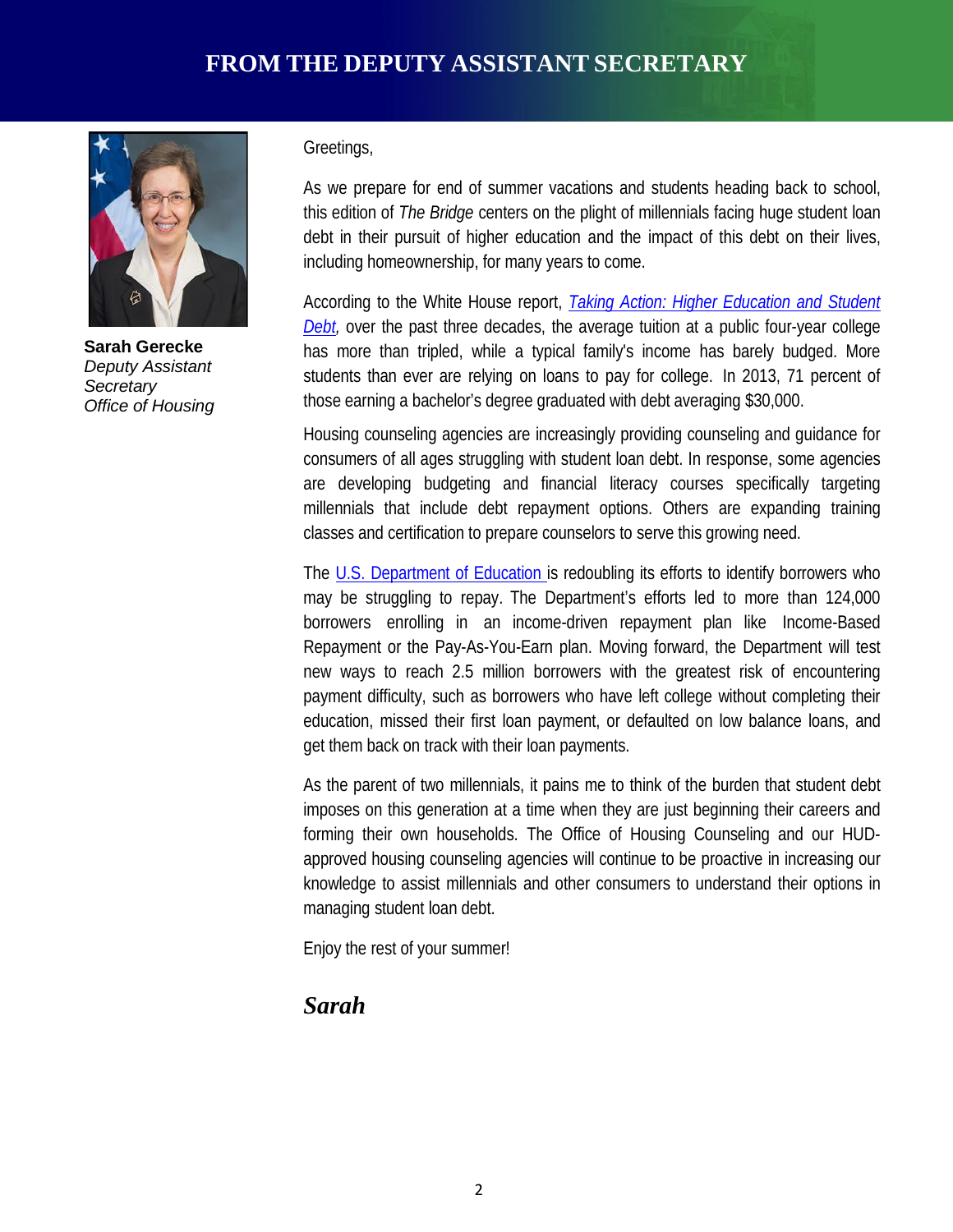# **STUDENT LOAN DEBT: A BARRIER TO HOMEOWNERSHIP**



**Washington, DC** – On the whole, consumers have been making good progress toward controlling credit card debt and growing personal savings. Employment rates have improved since the peak of the financial crisis and people are more confident about their ability to land a job. All of these factors are good for potential growth in the housing market, but there is one massive barrier standing in the way of many college graduates. That roadblock is the \$1.2 trillion dollars of outstanding student loan debt currently owed by Americans.

#### **Barrier to Homeownership**

 According to HUD-approved housing counseling intermediary, [National Foundation for Credit Counseling's \(NFCC\) 2015](https://www.nfcc.org/wp-content/uploads/2015/04/NFCC_2015_Financial_Literacy_Survey_FINAL.pdf)  [Financial Literacy Survey](https://www.nfcc.org/wp-content/uploads/2015/04/NFCC_2015_Financial_Literacy_Survey_FINAL.pdf) conducted by Harris Poll and sponsored by NerdWallet, the majority of those repaying student loan debt (76 percent) say doing so has impacted their personal financial situation in some way. For example, exactly half (50 percent) have been unable to put money away for an emergency fund, and nearly two in five are unable to save for retirement (38 percent). About one in four (26 percent) struggle to make their monthly student loan payment and 19 percent struggle to pay their monthly rent/mortgage.

To those who say that student loan debt is not as much of a barrier as some have reported, these findings are proof that the situation is as serious as ever. Educational loans are a problem not just for those who already own homes. Confirming that student loan debt is in the way of personal savings reveals that it keeps homeownership just beyond the reach of those trying to achieve that goal for the first time.

Further complicating matters are the myriad of student loan debt relief offers flooding the airwaves and internet. Those struggling the most are tempted by slogans promising "guaranteed relief" through an "instant student loan debt

 forgiveness" plan. The fact is that many of the offers boasting such claims are unlikely to deliver what they promise and are grossly misleading.

Borrowers who are in the deepest trouble and are the most desperate for help are likely to pay upfront for these offers, only to discover that their money was wasted on false promises. For those who have been scammed, they are often worse off than they were before reaching out for what they thought was help. A recent student loan default coupled with a depleted savings account makes it nearly impossible to qualify for any type of loan, especially a mortgage.

#### **Reversing the Tide**

To help reverse the tide of student loan debt, the NFCC is currently building the nation's largest network of comprehensively certified student loan counselors. All participating counselors will be required to complete specialized training that covers the complete inventory of student loan programs associated with repayment, forbearance, and other forgiveness options. In addition to the training requirement, counselors will have to successfully complete an additional round of examination to earn special certification.

Offered along with NFCC's credit and housing counseling certification already recognized for setting high standards, this will be a thorough and comprehensive certification process for student loan counselors. Stringent certification guidelines will ensure that each counselor is prepared to skillfully serve the needs of student borrowers.

 Because the cumulative total of outstanding student debt in the U.S. is [growing at the blistering pace of \\$3,055 per](http://www.marketwatch.com/story/every-second-americans-get-buried-under-another-3055-in-student-loan-debt-2015-06-10)  [second,](http://www.marketwatch.com/story/every-second-americans-get-buried-under-another-3055-in-student-loan-debt-2015-06-10) it is important that nonprofit financial counselors respond with services that are best suited to generate the most sustainable results.

 To learn more about student loan counseling available from NFCC member agencies, visit [studentloanhelp.org.](http://studentloanhelp.org/) For information about housing and other financial counseling services offered by NFCC members, visit [nfcc.org.](http://www.nfcc.org/)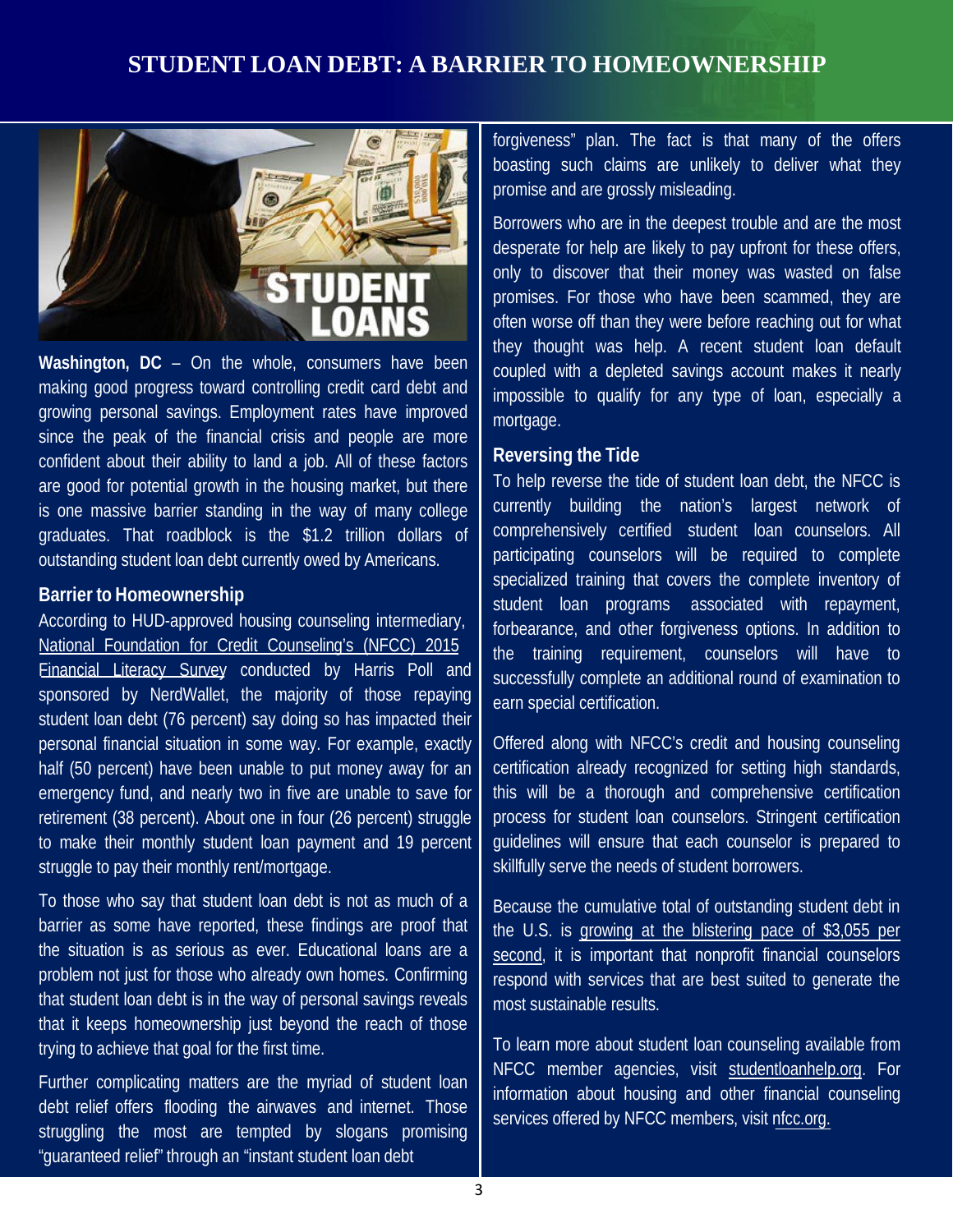# **MILLENNIALS IN THE MARKET**



Wiscasset, ME - Running a non-profit housing counseling program in Maine may give one a unique perspective. As a state, Maine finds itself atop several "lists" that make it challenging to further the home buying process.

 Maine's median age was the highest in the nation at a robust 44 years in comparison to the U.S. average of 36.8 years. Projecting out to the year 2030, the U.S. expects to see population growth of over 17.5 percent while Maine is likely to see a net reduction in its population over the same period.<sup>1</sup> Add to this that Maine just surpassed Vermont as the most rural state in the U.S.<sup>2</sup> and you can see that engaging the millennial generation and service delivery are both challenges and, at the same time, opportunities for organizations such as Coastal Enterprises, Inc. (CEI), a HUD-approved housing counseling agency.

 Maine's housing counseling collective has made it a priority to engage millennials who have remained in or returned to Maine's workforce after secondary or post-secondary education. Doing this, however, means that rural agencies have to meet these prospective buyers where they are. While CEI still offers a significant slate of in-person homebuyer education classes, it also has begun to offer a webinar version of this live education, which has been very well received by Generation Y. They are overwhelmingly familiar with the online platforms that are used and, as many have intimated they would have been hard-pressed to physically attend 8 - 10 hours in class time during evenings or on weekends.

 While there are a number of online homebuyer education platforms, CEI really wanted participants to experience a live class interaction from their own homes. This is not only important to engage a younger generation of homebuyers but also to enable potential buyers in some of the more far-flung, rural areas to experience the feel of the live class.

 1Maine State and County Population Projections 2030; U.S. Census Bureau, 2014 National Population Projections 2 U.S. Census Bureau, 2009-2013 5-year American Community Survey

 Another serious impediment for millennials while pursuing homeownership is student loan debt. At over \$1.3 trillion dollars and counting, student loan debt is like a mortgage payment for graduates before they ever consider stepping foot in a home of their own. CEI has spent a vast amount of time in the last 8 to 10 years providing default and foreclosure services for distressed borrowers. This has allowed CEI housing counselors to become very skilled in negotiating with lenders, which also supports students, and sometimes parents, in working with student debt.

 CEI is in the early stages of developing a student loan debt counseling program which, it hopes, will become a robust pipeline for its homebuyer education offerings. While this may not result in an immediate increase in mortgage-ready borrowers, it allows CEI to interact with these clients in a couple of important ways.

- 1.First, through this type of counseling, coupled with broader financial capability assistance, CEI will provide access to financial tools which are often no longer emphasized through traditional education.
- 2. Second, it also allows this generation to see the value of one-on-one counseling and its tangible benefits for them as they move into the home buying process.

 A home purchase is a huge commitment and an enormous financial decision and the industry already knows the overwhelming benefits that come from this ounce of prevention – for borrowers and lenders alike. The industry should engage millennials where they are comfortable and show them what value housing counseling can bring to their financial realities. In doing so, CEI hopes to become a trusted resource for millennials throughout their lives, not just during the process of buying a single home.

Learn more at [www.ceimaine.org,](http://www.ceimaine.org) follow on Facebook [@CEIMaine a](https://www.facebook.com/CEIMaine)nd Twitter at [@ceimaine](https://twitter.com/CEIMaine?lang=en).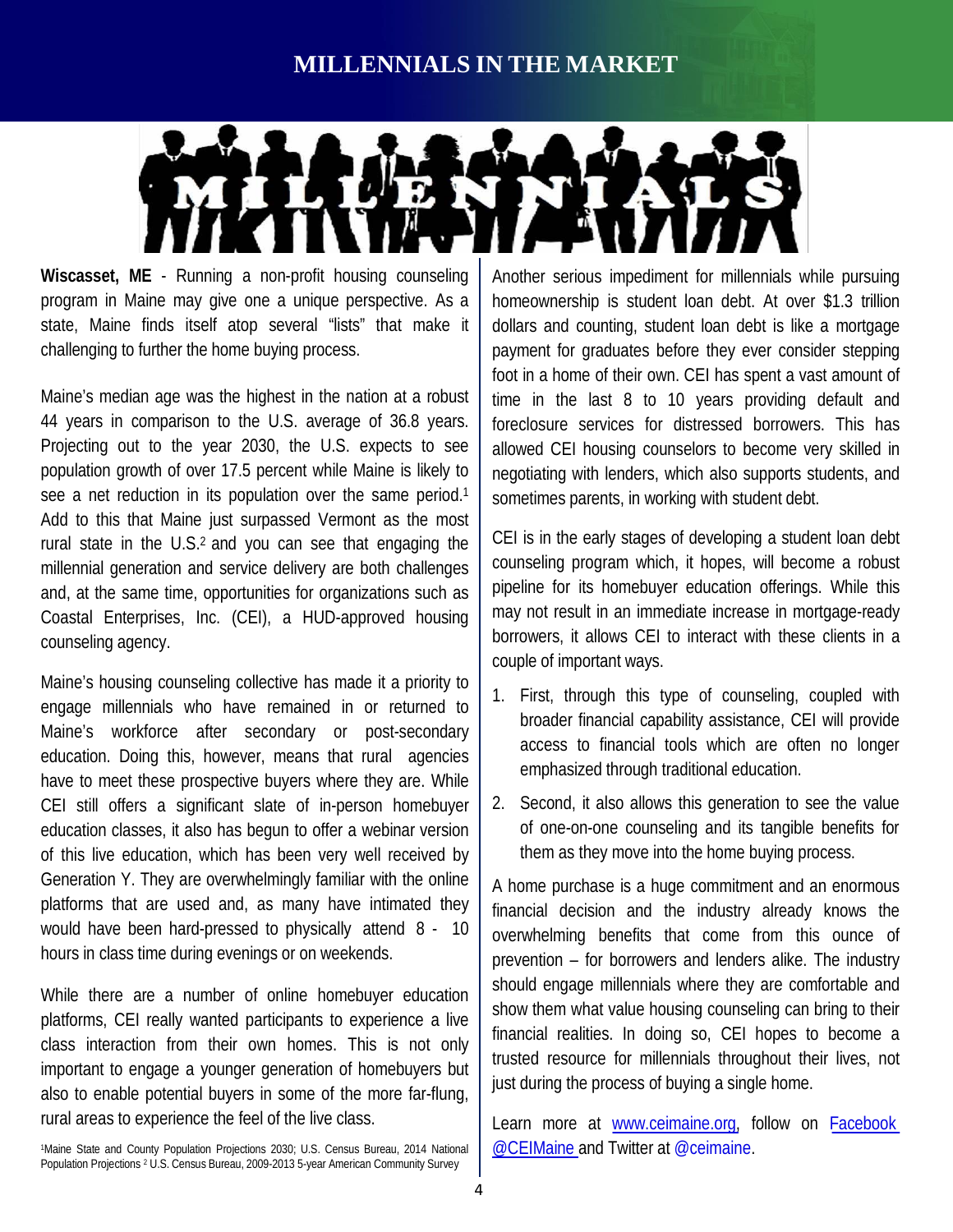# **THE IMPACT OF STUDENT LOANS ON FIRST-TIME HOMEBUYERS**

 **Farmington Hills, MI** - The importance of first-time homebuyers to the overall health of the housing market cannot be understated. Today, the percentage of first-time buyers in the market is hovering around 30 percent, according to the National Association of Realtors, well below their peak of over 50 percent in 2009. At [GreenPath,](http://www.greenpath.com/) a HUD-approved housing counseling agency, its staff believes that one of the main drivers preventing first-time homebuyers from entering the real estate market and taking advantage of historically low mortgage rates is high debt loads, mainly due to substantial student loan debts.

GreenPath counselors have been helping consumers understand their student loan repayment options for many years. In some cases, it's merely a matter of getting a better handle on the monthly household budget, which then allows for the borrower to repay the loans over a standard 10 year period. However, in more cases, borrowers need to take advantage of the various alternative repayment options such as Graduated Repayment or Income Based Repayment, to be able to sustain their monthly payments. The eligibility guidelines for these options can be complicated, so working with a non-profit agency and speaking with a knowledgeable student loan counselor can make a huge difference in creating the right plan for the borrower.

A common question GreenPath has been asked over the past few years is: **What role is student-loan debt playing in the current mortgage market?** There are various opinions, but one item is indisputable - student loans are reported to credit reporting agencies and are a factor in qualifying for a mortgage loan. Borrowers with significant amounts of debt will likely not qualify for a conventional mortgage due to the 28/36 mortgage lending guidelines. These are debt ratios suggesting that a borrower's mortgage loan cannot exceed 28 percent of their gross income and all debt cannot exceed 36 percent of gross income.

One of the common exercises a GreenPath counselor will do when working with a client is to demonstrate how their debt will impact their ability to qualify for a mortgage. For example, a borrower earning \$56,000 a year would qualify for \$1,307 per month to go toward principal, interest, taxes and insurance (PITI). However, a different borrower with that same income

but with \$250 a month in student loan debt, a \$200 monthly car payment and \$100 a month in credit card payments would only qualify for \$1,130, which could go toward PITI, thus limiting the amount of mortgage he/she can qualify for.

Since the beginning of the recession in 2008, all major categories of household debt have decreased with the exception of student loans. Today, the total balance of outstanding student loans exceeds \$1.1 trillion, an amount greater than all existing credit card debt. What's more, over the past two decades the average amount owed at graduation by students with a bachelor's degree has jumped from \$10,000 to \$35,000.



Couple this with the fact that delinquency rates on student loans have doubled to 12 percent over the past eight years while they've been falling on credit cards, mortgages and auto loans.

So moving forward: **How do non-profit financial counselors help make it easier for first-time buyers to purchase homes?** At GreenPath, counselors first help consumers recognize the financial consequences of debt, including student loans. Students that incur large amounts of student loan debt as a result of pursuing an undergraduate degree or an advanced degree must recognize that these borrowed funds must be repaid. After that, the counselor and client will work together to develop a holistic long-term plan to create financial stability. Head of the Class<br>Average delter borrower in each ye<br>
\$40,000<br>
\$5,000<br>
\$5,000<br>
\$5,000<br>
\$5,000<br>
\$5,000<br>
\$5,000<br>
\$5,000<br>
\$5,000<br>
\$5,000<br>
\$5,000<br>
\$5,000<br>
\$5,000<br>
\$5,000<br>
\$5,000<br>
\$5,000<br>
\$5,000<br>
\$5,000<br>
\$5,000<br>
\$5,000<br>
\$5,000<br>

The benefits of a college education are well documented, but for many people, that degree will come with debt. Making good financial decisions about how to responsibly pay off those student loans are an important component to building a solid future and eventually buying that first home.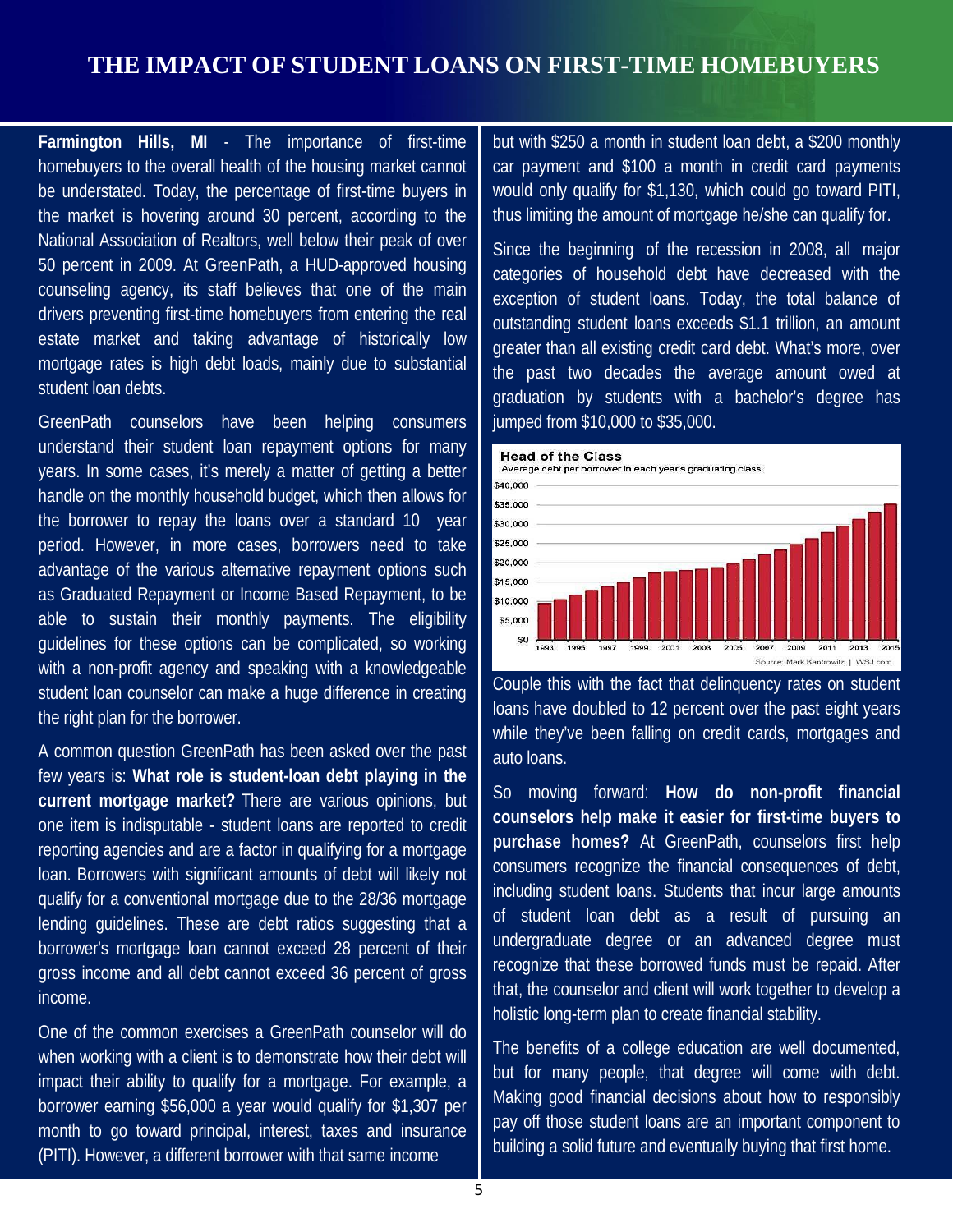# **OBSERVATIONS AND GUIDANCE ON STUDENT LOAN DEBT**

 **Logan, UT** – A 2012 study by the Pew Research Center found that workers with a college degree make \$17,500 more annually than workers with a high school diploma. Only 3.8 percent of college graduates in the study faced unemployment compared to 12.2 percent of high school graduates. College than high school graduates over their lifetimes. graduates will make hundreds of thousands of dollars more

 A college degree is not without its drawbacks, the most significant of which is cost. **The Institute for College Access** [and Success](http://ticas.org/) reported that in 2013 seven out of every ten graduating college seniors had student loan debt. The average indebtedness of graduates was \$28,400, up from \$16,928 in 2000. While money allows for opportunity, debt requires an opportunity cost. It allows students to obtain an education now that they otherwise might not be able to afford, but it requires a substantial future commitment to repay the principle and interest.

The Utah State University Family Life Center-Housing and [Financial Counseling Clinic \(](http://www.usu.edu/fchd/community/housing/types.cfm)FLCHFC), a HUD-approved housing counseling agency, has been working with students, borrowers and community members during the last 30 years to resolve their debt, credit, and budget problems while preparing to become a homeowner, entrepreneur, or investor. Student loans have become a growing challenge for many graduates. Here are some observations from its time working with indebted students.

 **Downtime.** How students spend their time can have an impact on how they spend overall. When reviewing the budgets of students who choose not to work to focus on school, FLCHFC found they often attend a higher number of school and social activities. While this is great for making new friends, it is often harder on their pocketbook! Working even a few hours a week seems to help students be more aware of how they are spending their money.

 **Using the right budget.** In many cases using a traditional budget to balance monthly income with expenses does not accurately reflect the students' needs. Student budgets often have significant influxes of cash during the summer and at the beginning of each semester. Using an annual budget with



 subordinate budgets that reflect their specific requirements for each month can help students avoid unwelcome surprises like running out of food money at the end of the semester.

 **Protect the priorities.** Students who overspend on food, entertainment, and other expenses may risk not having enough income to pay for lodging and other bills. When working with clients who struggle with missed payments and late fees, consider encouraging them to have two separate checking accounts. One account to pay bills, preferably automatically, the other for food, entertainment and other miscellaneous expenses.

 **Learn to spend what you need, not what you have.**  Many students generate a budget based on what they have, planning on spending everything they borrow and make. Instead, encourage students to create a budget that identifies what they need. Excess funds should be saved for emergencies and can be used at graduation to pay down their student loans

 **Teach them to manage credit.** Students who wait until they graduate to begin developing their credit score are missing a key opportunity. Acquiring a credit card at the beginning of their college career and using it wisely can provide huge benefits. A credit card with no balance, that has been used regularly, paid on time, and has been open for more than four years can have a strong positive influence on their credit scores. A good score can help them land a job and obtain lower interest rates.

Get to them early. Teaching students how to manage their finances early on is much easier than trying to eliminate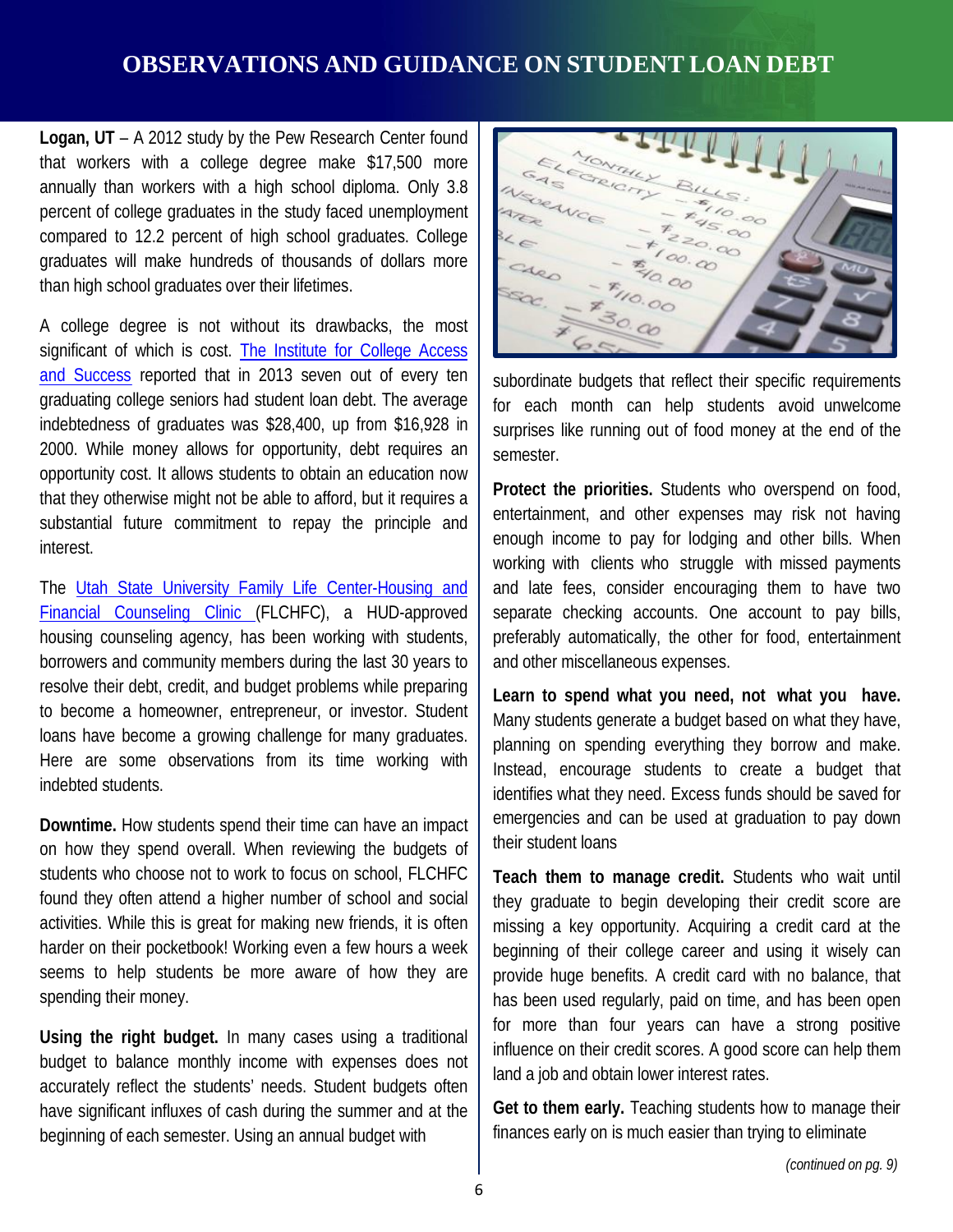# **STUDENT LOAN FAQ'S**

 **Washington, DC** – Earlier this year, the National Foundation for Credit Counseling (NFCC), a HUD-approved intermediary, acquired the Student Loan Alliance® (SLA) to create the largest national nonprofit network of certified student loan counselors. "The need for a high quality, comprehensive, and consumer-driven program to assist student loan borrowers is urgent", said NFCC president Susan C. Keating. "Student Loan Alliance resources will help our member agencies fill that need for consumers in every state."

 Here are some student loan frequently asked questions (FAQs) answered by the NFCC:

#### **Q: Is there only one type of student loan?**

**A:** Student loans fall into either one of two categories; federal or private.

#### **Q: What is student loan default?**

**A:** Default occurs if you fail to make payments within 270 days of the payment due date. Once a student loan goes into "default" status the full balance of the loan becomes due immediately. Furthermore, you will be ineligible to obtain student aid should you wish to continue your education.

Defaulting on your student loans can be quite costly. Collection fees can be added to the loan balance resulting in significantly higher costs. There are options for getting out of loan default without having to repay the full balance of the loan.

#### **Q: What happens if I default on my student loans?**

**A:** Defaulting has severe and long-lasting consequences, including but not limited to:

- Suspension or non-renewal of Professional Licenses.
- Litigation and judgment costs.
- The entire unpaid balance of your loan and any interest is immediately due and payable.
- • You'll lose eligibility for postponement options and repayment plans.
- You'll lose eligibility for additional federal student aid.
- The loan will be reported as delinquent to credit bureaus and will damage your credit rating.

#### **Q: Will my student loans be forgiven in bankruptcy?**

**A:** It is possible to get your loan discharged in a bankruptcy although it is very difficult. All student loans can be discharged, but only if the borrower can prove undue hardship. The NFCC does not provide legal advice. For additional questions you should consult a bankruptcy attorney.

#### **Q: What is Deferment and Forbearance?**

**A:** Deferment and Forbearance are options for borrowers who are seriously struggling with their student loans. These options allow borrowers to make substantially reduced payments, or even \$0 payments, for a period of time until their financial hardship passes. These are temporary programs, however, and therefore not a permanent solution.

Each loan has a maximum allowable period of deferments and forbearances, and once these have been exhausted, the borrower must return to making regular monthly payments. In addition, your loans may continue to accrue interest during a deferment or forbearance. Therefore, deferment and forbearance options should only be used during periods of true emergency, and are not a permanent solution to your student loan debt.

#### **Q: Why should I work with an NFCC Certified Consumer Credit Counselor? Can't my loan servicer help me with my repayment?**

**A:** Your loan servicer can place you on different repayment plans, and will answer questions regarding your loans. However, a servicer may not take the time to walk through all of the implications for each repayment option, and even then will often only do so if you know the right questions to ask.

Ultimately, the servicer's job is to handle each caller as quickly and efficiently as possible, and that does not always allow for the most thorough consideration of your unique circumstance and repayment needs.

 For information on student loan debt counseling, visit [studentloanhelp.org.](http://studentloanhelp.org/)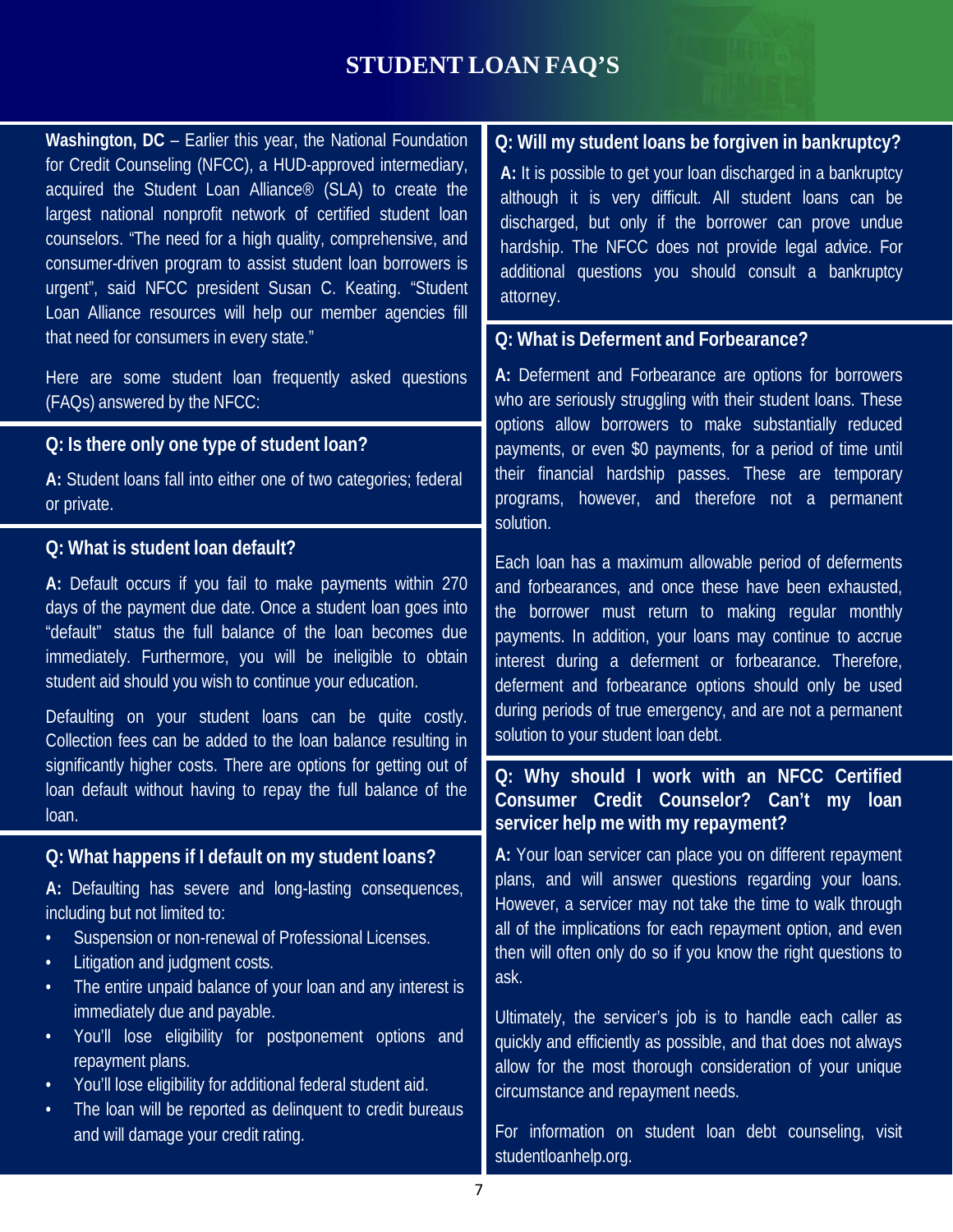# **INQUIRING MINDS WANT TO KNOW**





8

Monday–Friday except Federal holidays. Individuals with hearing or speech impairments may access this number via TTY by calling the Federal Information Relay Service at (800) 877- 8339 and identifying HUD as the federal

agency.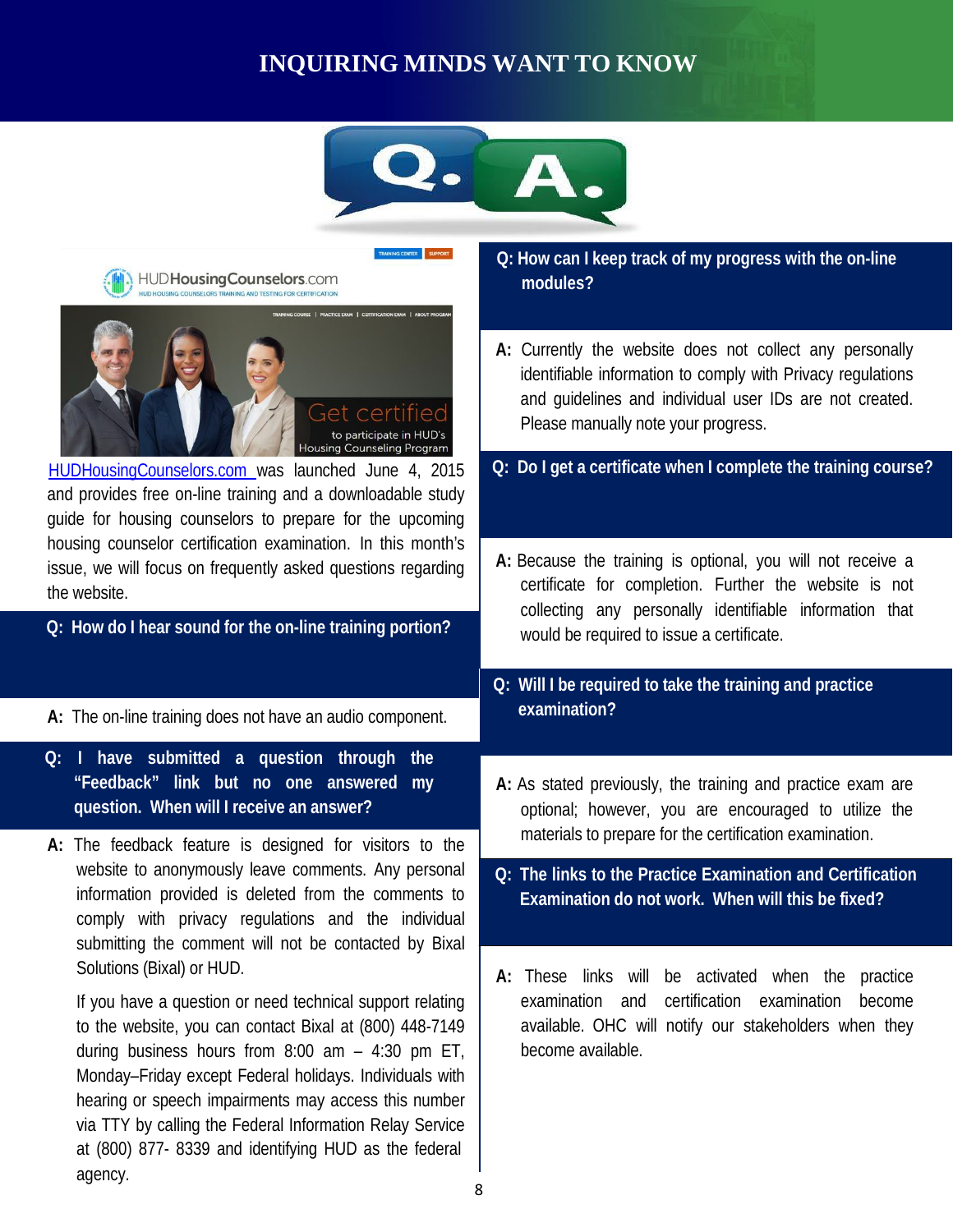# **SEEKING YOUR HOUSING COUNSELING TESTIMONIALS AND SUCCESS STORIES**



 The Bridge has established a Testimonial Bank that will provide success stories for reference in governmental speeches and publications. We would like to highlight your success stories as part of our effort to demonstrate the value of housing counseling and the positive impact housing counseling has on helping families make informed housing choices. Please share your success stories at: [housingcounselingagenciestoOHC@hud.gov](mailto:housingcounselingagenciestoOHC@hud.gov)**.** 

 *(continued from pg. 6 – Observations and Guidance on Student Loan Debt)* 

 bad habits and deal with the consequences of poor spending later. Consider programs that help both graduate and undergraduate students. For example, the USU Family Life Center recently partnered with the USU Veterinary Medicine program to work with incoming students to help them create budgets, manage monthly expenses, and create strategies to deal with the high debt loads that accompany doctoral degrees.

 Housing counseling agencies have the privilege and opportunity to help households resolve current problems, avoid future difficulties, and succeed in managing their finances. Consider ways your agency can partner with high schools, local colleges, universities, tech and trade schools, and businesses in your community to create programs that help students manage, control, and minimize student debt. Obtaining a college degree can open many doors, successfully managing the debt that accompanies a degree keeps those doors open.

 *(continued from pg. 1 - The Price of Student Loan Debt)* 



[FederalStudentAid.gov is](https://studentaid.ed.gov/sa/) a great resource for everyone. It includes an outline of the three new **Income Driven** [repayment plans.](https://studentaid.ed.gov/sa/repay-loans/understand/plans/income-driven) These repayment plans are designed to make debt more manageable by reducing monthly payments. Most federal student loans are eligible for one of these plans.

- 1. Income-Based Repayment Plan (IBR Plan)
- 2. Pay As You Earn Repayment Plan (Pay As You Earn Plan)
- 3. Income-Contingent Repayment Plan (ICR Plan)

 With college tuitions still on the rise and interest rates poised to go up, the Virginia Cooperative Extension offices are putting into place plans for more financial literacy classes to meet the needs of the current student debt epidemic. Classes will focus on the challenges of the younger community facing this student debt crisis. Class goals are to support their decision making process. As clients move forward on their career path, VCE wants to help them grow their financial skills and abilities.

 VCE plans to expand not only classes and services but to implement additional training for its Master Financial Volunteers and Coaches, who will guide and support these clients as they face the added burden of this generation – excessive student loan debt.

For more information, visit [Virginia Cooperative Extension.](http://www.pwcgov.org/government/dept/vce/Pages/Personal-Finance-and-Housing-Counseling.aspx) 

send your nominations by the 20th THEBRIDGE is pleased to recognize Champions of Service who have provided exemplary service in the Housing Counseling arena and<br>Success Stories highlighting client's achievements. Nominations of persons both inside and out Stories highlighting client's achievements. Nominations of persons both inside and outside of HUD are welcomed.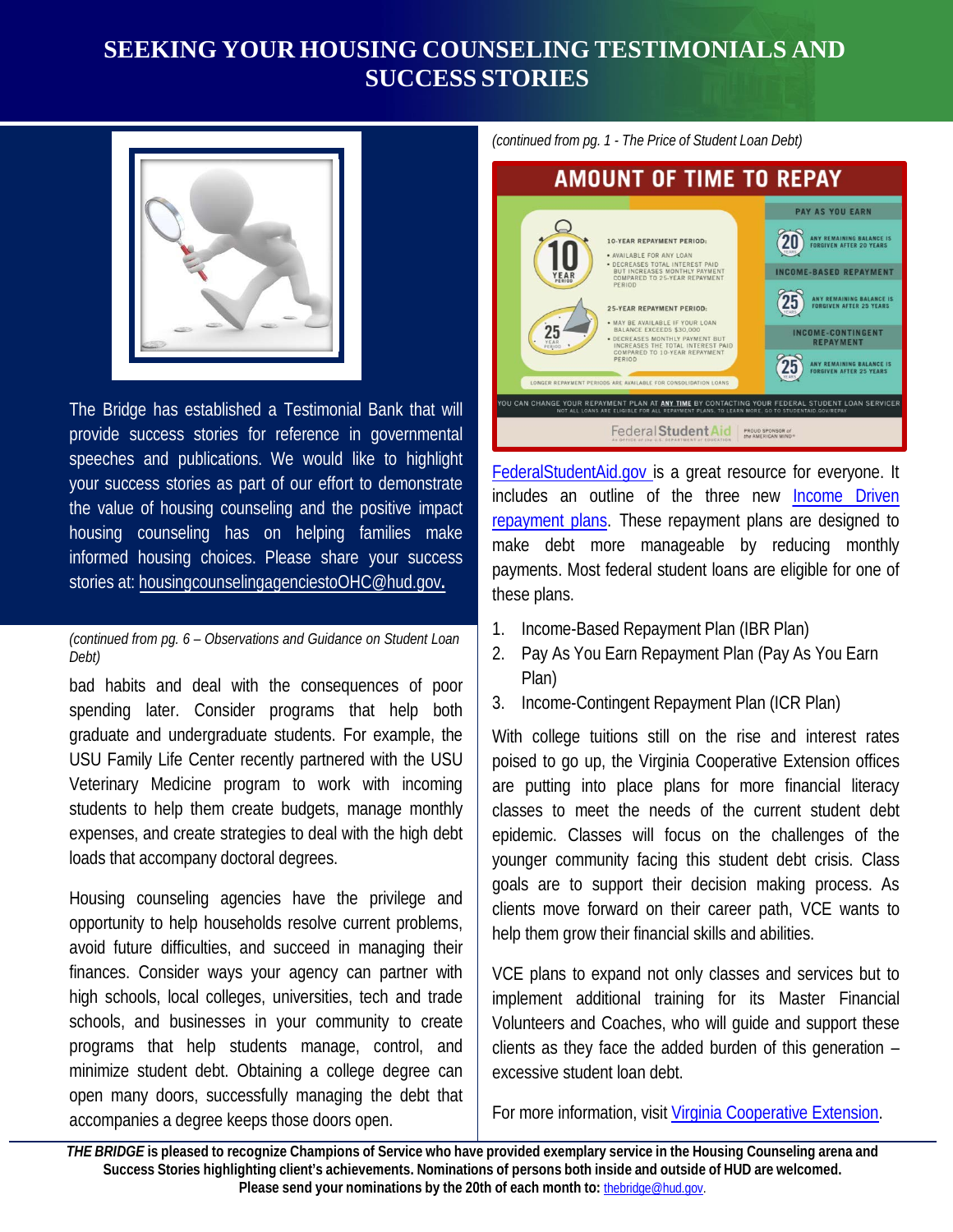# **TOOLS AND RESOURCES**

| <b>U.S. Department of Education</b><br>Log in to view your federal student loan data, notify<br>schools of counseling completion, and save proof of<br>counseling completion.                                            | <b>Federal Student Loan Repayment Options</b><br>Find the right repayment plan for you, learn how to make<br>payments, get help if you can't afford your payments, and<br>see what circumstances might result in a loan being<br>forgiven, canceled, or discharged. |
|--------------------------------------------------------------------------------------------------------------------------------------------------------------------------------------------------------------------------|---------------------------------------------------------------------------------------------------------------------------------------------------------------------------------------------------------------------------------------------------------------------|
| The White House:<br><b>Making College Affordable</b><br><b>Taking Action: Higher Education and Student Debt</b>                                                                                                          | <b>National Foundation for Credit Counseling's (NFCC)</b><br>2015 Financial Literacy Survey<br>studentloanhelp.org                                                                                                                                                  |
| <b>Consumer Financial Protection Bureau</b><br><b>Know Your Options</b><br>Provides information and advice for optimizing how you<br>pay off your student loans based on some basic<br>information about your situation. | <b>National Student Loan Data System</b><br>Get a list of all federal loans made to you.                                                                                                                                                                            |
| StudentLoanHelp.org<br>Provides nonprofit, one-on-one counseling to student loan<br>borrowers in need of obtaining assistance through federal<br>programs.                                                               | Mint.com<br>Free app to manage your cash flow, budgets, and bills<br>from one place.                                                                                                                                                                                |
| Tuition.IO<br>Track loan balances, payment history, savings and<br>evaluate student loan options.                                                                                                                        | <b>Student Loan Hero</b><br>Compare repayment options with student loan tools and<br>calculators.                                                                                                                                                                   |